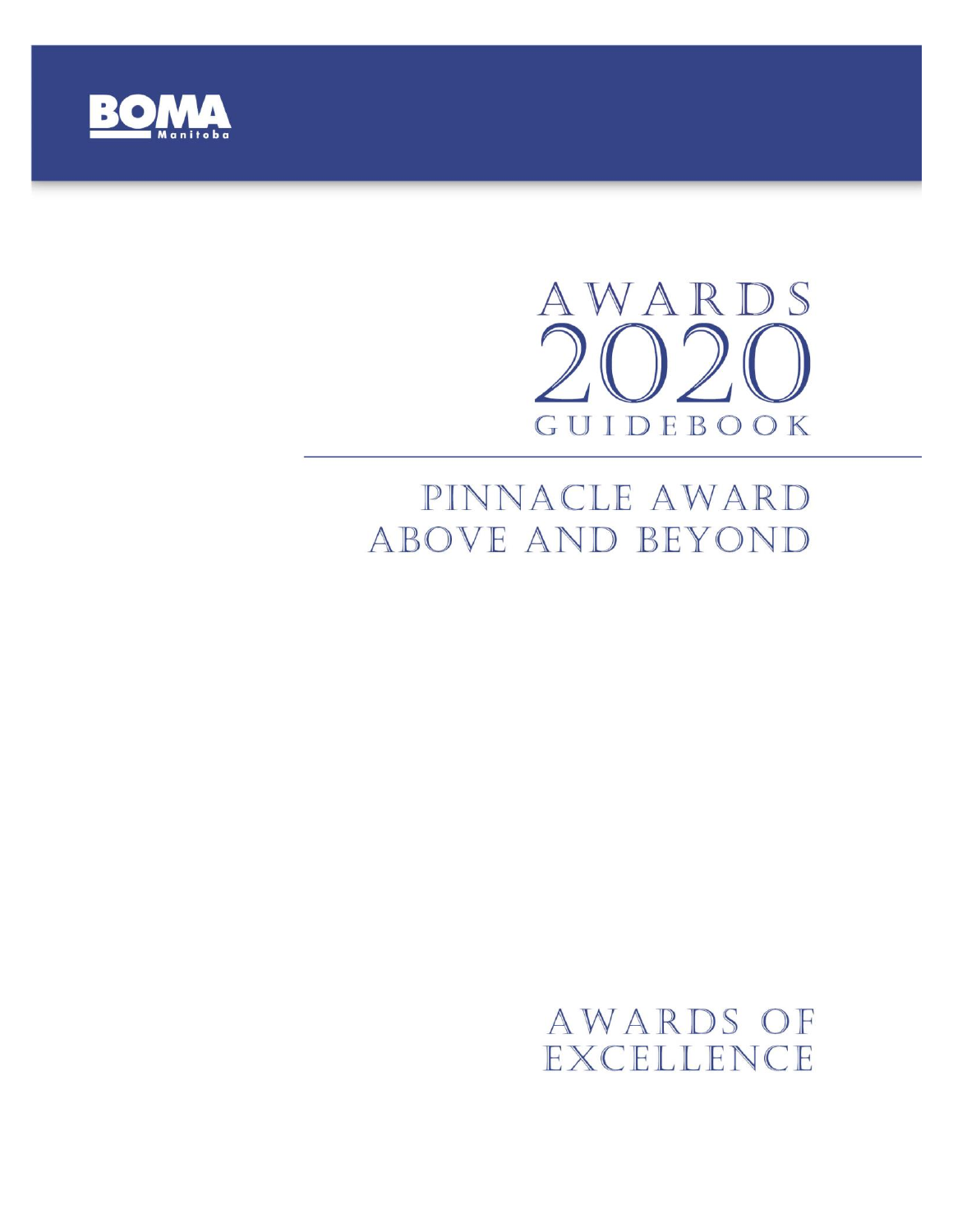

#### **Pinnacle Award – Above & Beyond**

The purpose of the Pinnacle Award for service "Above & Beyond" is to recognize and promote service excellence in the Commercial Real Estate Industry. It is about providing a service to a customer that was unexpected, extraordinary, unnecessary, surprising, caring and perhaps even entertaining and outrageous. This performance of service "Above & Beyond" could have come about as a result of a mistake made and then corrected, or it may have been an opportunity seized to show how far the company would go to exceed a client's expectations. As an example, when you receive a service complaint, your corrective action is of greater proportion to what your customer would expect.

#### **Eligibility and Judging**

- Entries are to be submitted on a self-nominating basis;
- Judging of the entry will be based on your written submission and meeting of all submission requirements as listed in the Submission Guidebook. Telephone interviews with your client or employee references will also be conducted by our judging team;
- Entrants must be BOMA Manitoba members in a good standing.

#### **Pinnacle Award (National)**

The winner is eligible to enter the 2020 BOMA Canada national awards competition. For more information, please visit www.bomacanada.com

#### **Submission Deadline**

Formal submission must be received by 4 p.m. on Friday, March 27, 2020.

#### **Written Submission**

- 1. A cover sheet stating the following must be included:
	- Name of Property Owner/Management Company or Service/Supplier Company as well as the name, phone number, and address of the person who will receive all correspondence.
- 2. The written portion of the submission must be maximum of 5 pages (single side of a sheet of paper in Arial 10 point type) Additional material/appendices may be considered. **We require 3 printed copies of submissions, spiral bound or presented in a binder**

1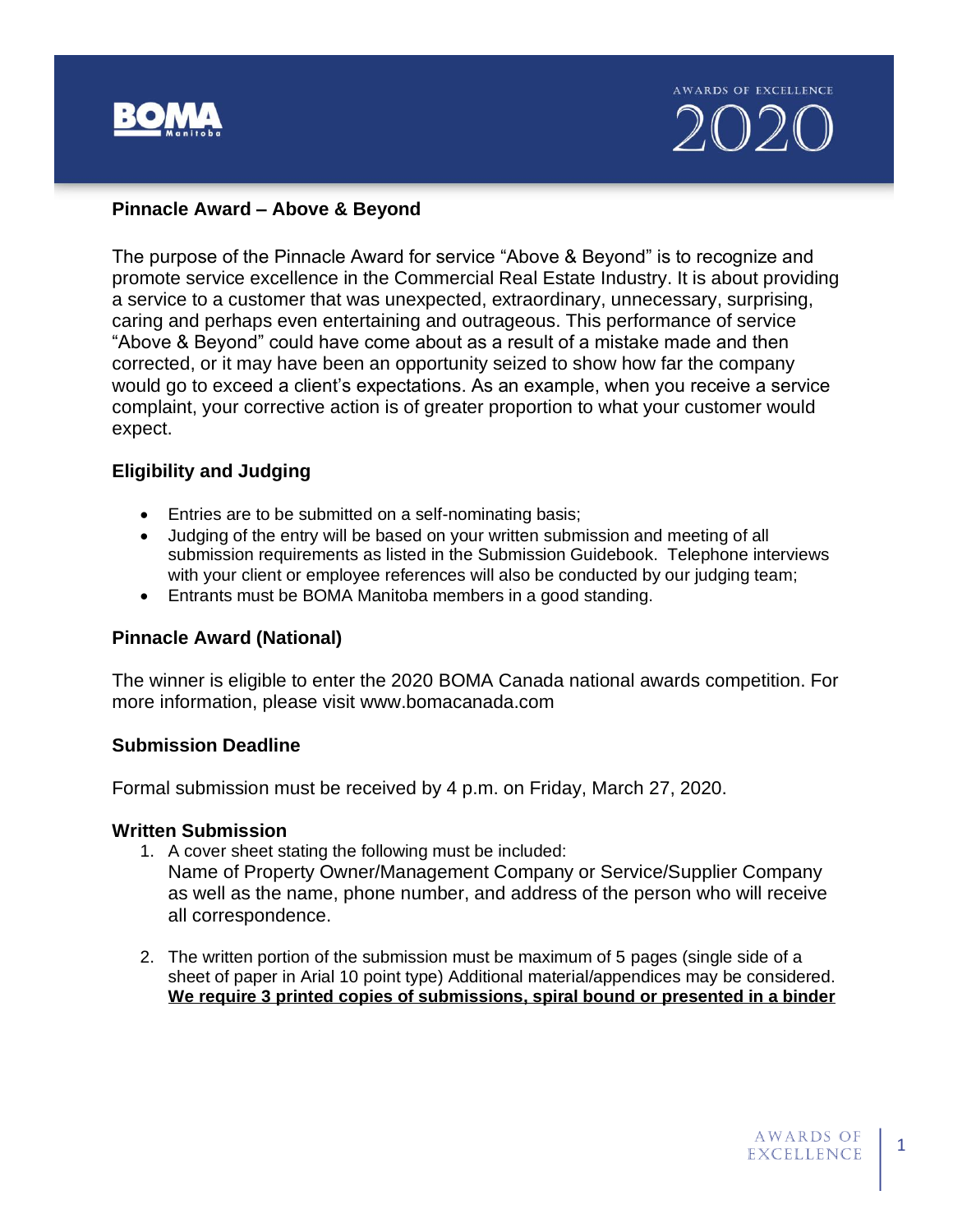

#### **Logo**

A high-resolution JPG/TIFF copy of your corporate logo must be provided on CD, flash drive, or via email.

### **Photographs**

A high-resolution JPG/TIFF copy of your team photos(s) must be provided on disk or via email.

# **Written Submission**

Your written submission should support the incident or customer service situation that you feel qualifies the company for recognition as going "Above & Beyond" in these days when we are all "doing more with less" and exceeding the customer service norms of just a few years ago in order to remain competitive.

The written submission – which is to include responses to the questionnaire below should be brief (**maximum five pages**) and describe the circumstances that required extraordinary action, detailing resources and commitments used to meet the client's needs.

Note that additional material / appendices (photographs, letter of reference/commentary, etc) are allowed, and will not be counted against the maximum page count. Describe the benefits of the activity or service from perspective of service, customer satisfaction, delivery, safety, moral and environmental considerations. You are encouraged to include any additional information that you feel will assist the judges (as long as it does not exceed the maximum number of pages permitted).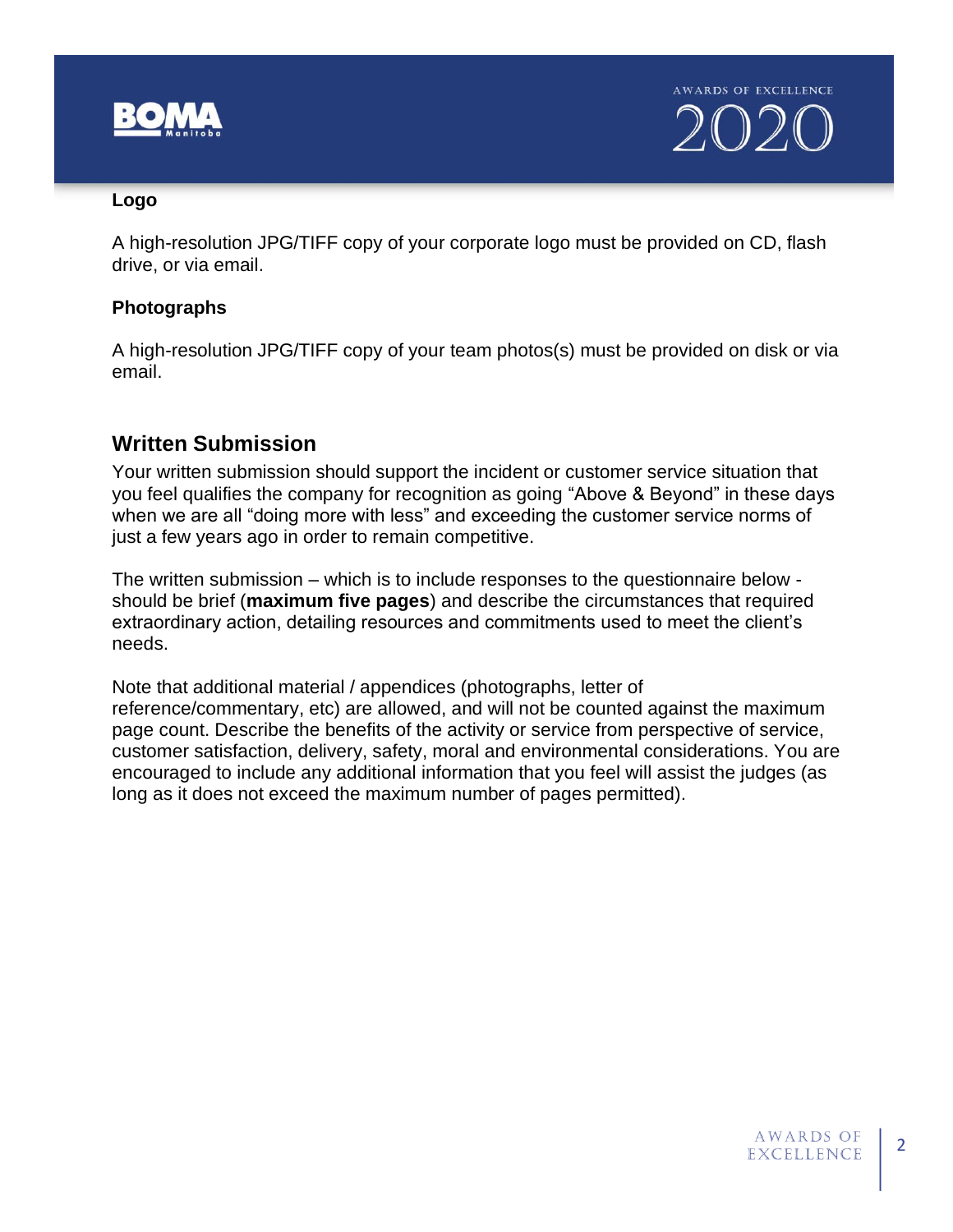

### *Questionnaire*

Please answer the following questions as they apply to your company. Collectively all questions noted below totals a score of 100 points (as indicated in brackets).

- 1. Did the company show expediency in meeting the client's need(s) by going considerably out of its way to accomplish the task at hand or perceiving the client's urgency at the time of the event? **(15 points)**
- 2. Did the client perceive the service to be extraordinary and of high value? By your estimate, how much was this worth to the client? **(15 points)**
- 3. Was the client extremely impressed with the activity/service by exceeding his/her expectation? Define what your organization considers a "normal" response to this circumstance. **(15 points)**
- 4. Does the organization recognize and encourage a willingness to respond to "Above & Beyond" the Call of Duty? **(15 points)**
- 5. Has the client's loyalty increased since the activity/service was provided by the nominee? **(15 points)**
- 6. Was the activity or service: **(10 points)**
	- **-** Unexpected or surprising
	- Caring
	- Extraordinary
	- Entertaining
	- Other
- 7. Did the activity/service have a significant impact on the outcome of the circumstances surrounding the client? **(15 points)**

## *Site Visit*

A mandatory site visit will be coordinated in order for the judges to visit your location and/or corporate head office.

Please provide the judges with a board room/meeting space at your business location, where they may review the submissions and any other supporting documentation that you wish to provide. Please also have a member of your team available for questions as needed. The site visit will be limited to one hour.

3